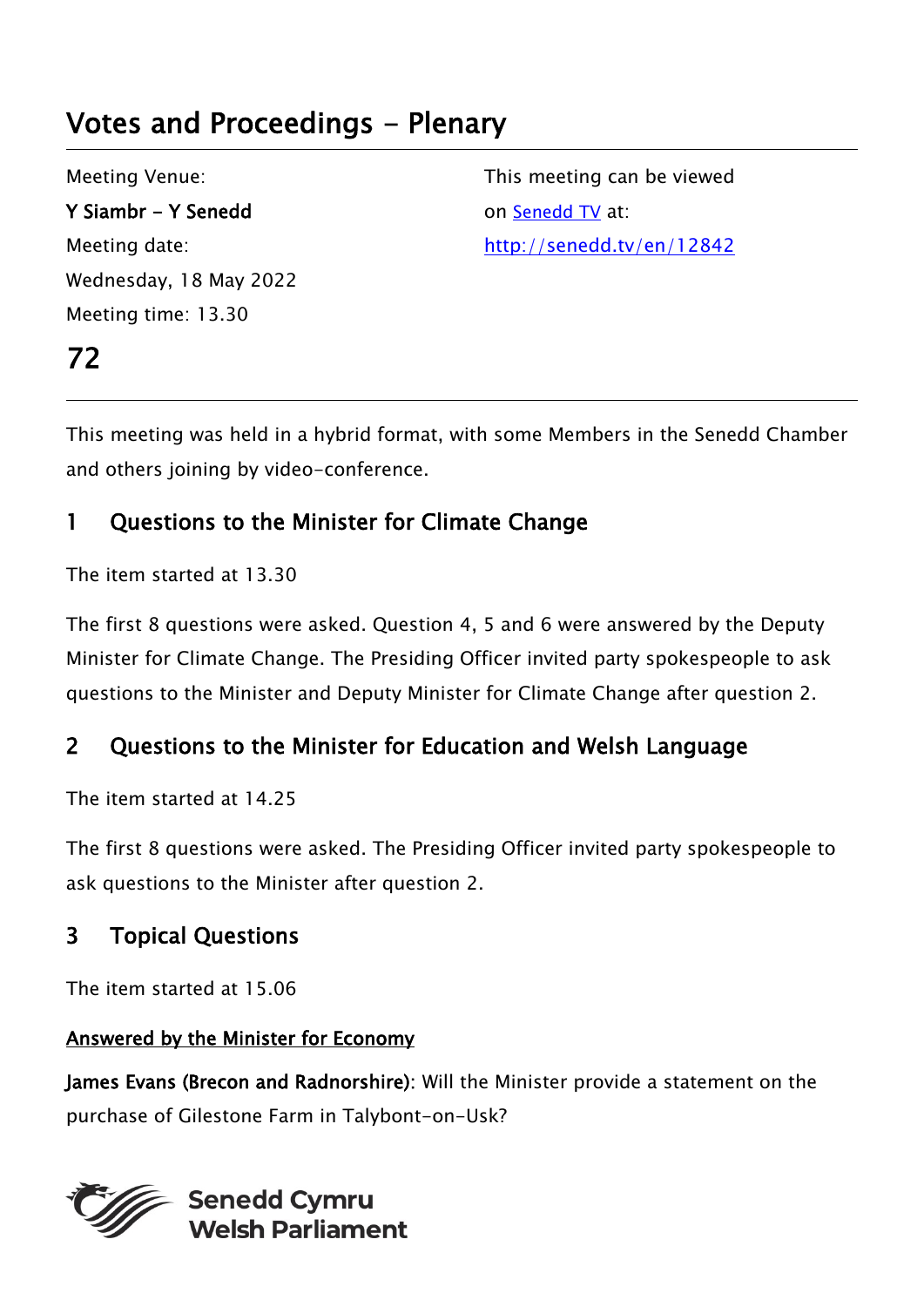## Answered by the Minister for Health and Social Services

Llyr Gruffydd (North Wales): Will the Minister make a statement on Healthcare Inspectorate Wales's (HIW) decision that Ysbyty Glan Clwyd's Emergency Department has been identified as Requiring Significant Improvement?

## Answered by the Counsel General and Minister for the Constitution

Huw Irranca-Davies (Ogmore): What assessment has the Welsh Government made of the implications for Wales of the recently announced legislation that will change the terms of the Northern Ireland Protocol, given the recent announcement made by the UK Government Foreign Secretary?

## 4 90 Second Statements

The item started at 15.52

Vikki Howells made a statement on – International Museum Day.

Jane Dodds made a statement on - Dementia Action Week.

Tom Giffard made a statement on - Tourism in Wales Week.

# 5 Debate on the Climate Change, Environment and Infrastructure Committee report: Report on the Welsh Government's marine policies

The item started at 15.57

## NDM8003 [Llyr Gruffydd \(North Wales\)](https://senedd.wales/people/425)

To propose that the Senedd:

Notes the Climate Change, Environment and Infrastructure Committee report: 'Report on the Welsh Government's marine policies' [laid](https://senedd.wales/media/2hqhyx4n/cr-ld14968-e.pdf) on 22 February 2022.

Note: The response of the Welsh Government to the report was [laid](https://senedd.wales/media/lxacelbx/gen-ld15111-e.pdf) in the Table Office on 11 May 2022.

## The motion was agreed in accordance with Standing Order 12.36.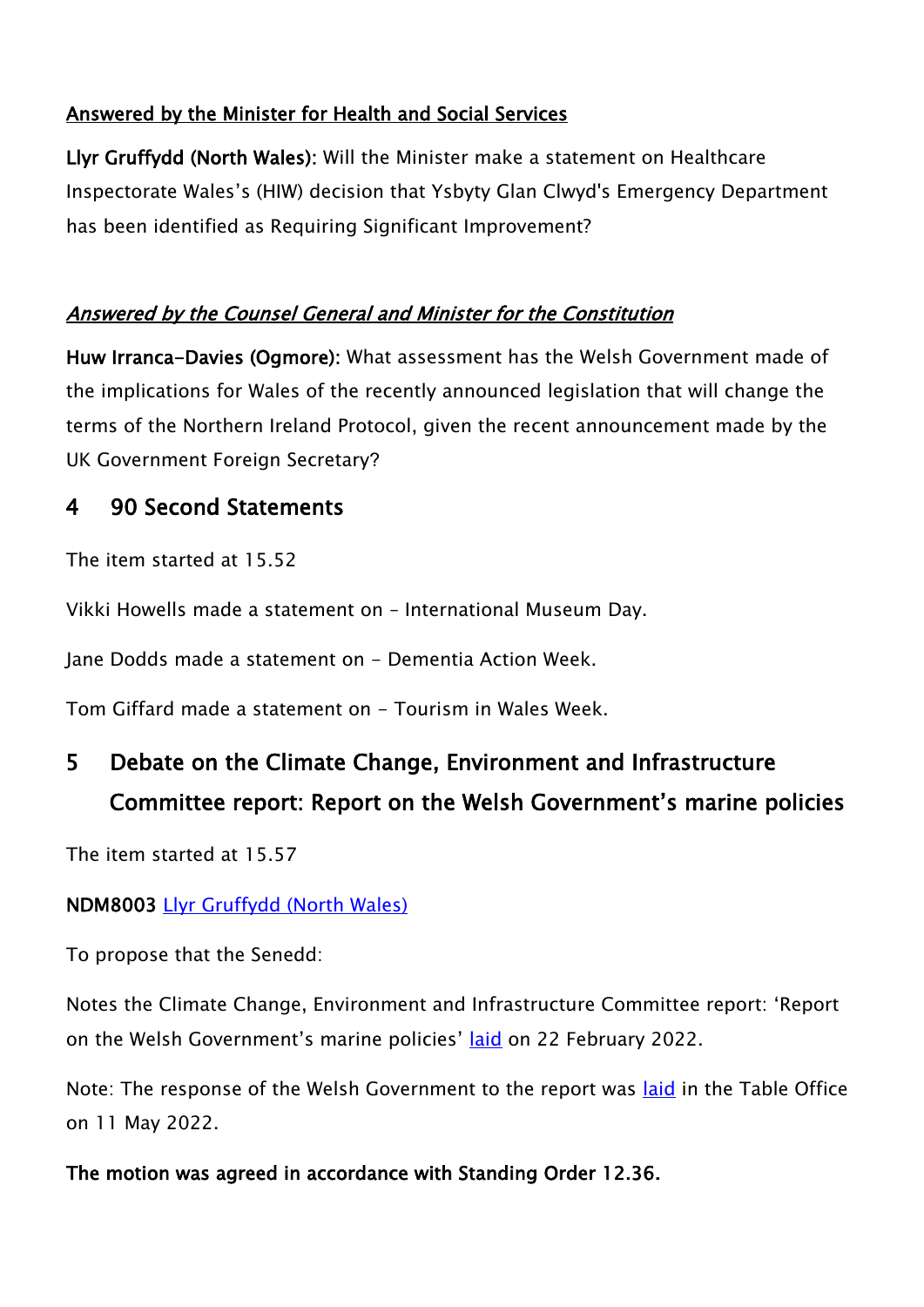# 6 Plaid Cymru Debate - Women's health

The item started at 16.40

## Voting on the motion and amendments under this item was deferred until Voting Time.

A vote was taken on the motion without amendment:

## NDM8004 [Sian Gwenllian \(Arfon\)](https://senedd.wales/people/4981)

To propose that the Senedd:

1. Regrets the lack of mention of women's health – including maternity provision – in the Welsh Government's existing long-term plan for health and social services, 'A Healthier Wales', despite the stated aim of becoming a 'feminist government'.

2. Notes that health conditions which solely affect women and those assigned female at birth, such as endometriosis, menopause, and diseases which disproportionately impact females, including auto-immune and cardiovascular diseases, osteoporosis, and dementia, incur a significant cost burden.

3. Notes that the ONS details that women live fewer years in good health than men and are more likely to be in poverty, requiring both social and financial support.

4. Calls on the Welsh Government to:

a) develop a bespoke Women's Health Strategy for Wales which should focus on lifelong women's health;

b) provide consistent high-quality services, including specialist tertiary care, accessible to residents the length and breadth of Wales;

c) invest in high quality research into women's health and treatment;

d) invest in enhanced training for healthcare professionals in Wales on women's health areas.

Welsh Government: A Healthier Wales: [our Plan for Health and Social Care](https://gov.wales/sites/default/files/publications/2021-09/a-healthier-wales-our-plan-for-health-and-social-care.pdf)

| Abstain<br>∙or | <b>Against</b> | Total |
|----------------|----------------|-------|
|----------------|----------------|-------|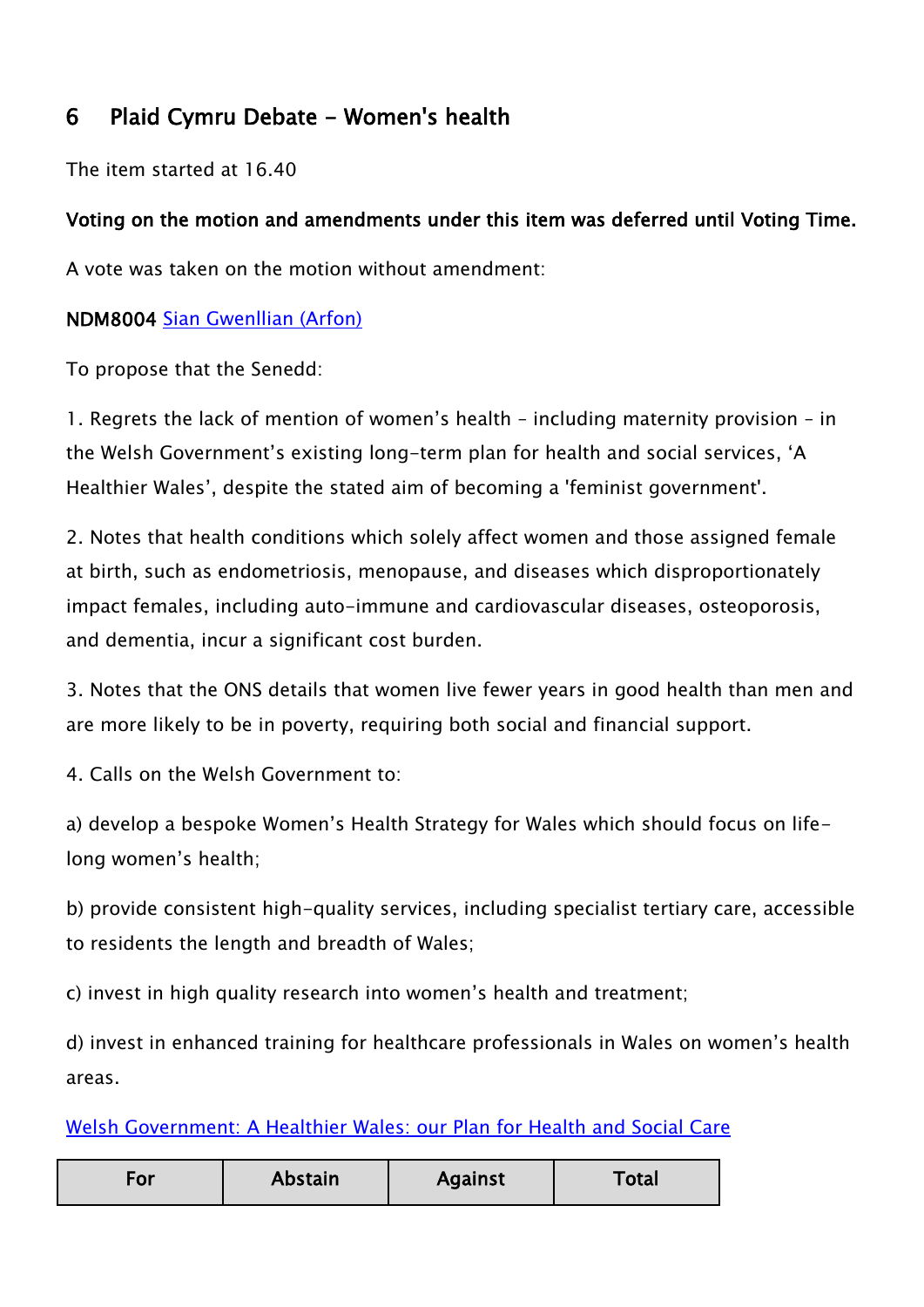| 24<br>$\overline{\phantom{0}}$ | $\sim$ $\sim$<br>- 15 -<br><u>. . </u> |  |
|--------------------------------|----------------------------------------|--|
|                                |                                        |  |

As required by Standing Order 6.20 the Deputy Presiding Officer exercised his casting vote by voting against the motion. Therefore, the motion was not agreed.

The following amendments were tabled:

Amendment 1 [Lesley Griffiths \(Wrexham\)](https://senedd.wales/people/154)

Delete all and replace with:

To propose that the Senedd:

1. Acknowledges that women's health is not specifically mentioned in the Welsh Government's existing long-term plan for health and social services, 'A Healthier Wales', as this is a high-level strategy setting out the framework and key principles for ensuring person-centred care for everyone in Wales and, as such, does not focus on particular groups or conditions.

2. Notes that health conditions which solely affect women and those assigned female at birth, such as endometriosis, menopause, and diseases which disproportionately impact females, including auto-immune and cardiovascular diseases, osteoporosis, and dementia, incur a significant cost burden.

3. Notes that the ONS details that women live fewer years in good health than men and are more likely to be in poverty, requiring both social and financial support.

4. Notes that the Welsh Government have committed to publish a Quality Statement and NHS plan in the summer with a focus on providing consistent high-quality services across all areas of women's health.

A vote was taken on amendment 1:

| For | Abstain | <b>Against</b> | Total |
|-----|---------|----------------|-------|
| ⌒   |         |                | 49    |

As required by Standing Order 6.20 the Deputy Presiding Officer exercised his casting vote by voting against the amendment. Therefore, the amendment was not agreed.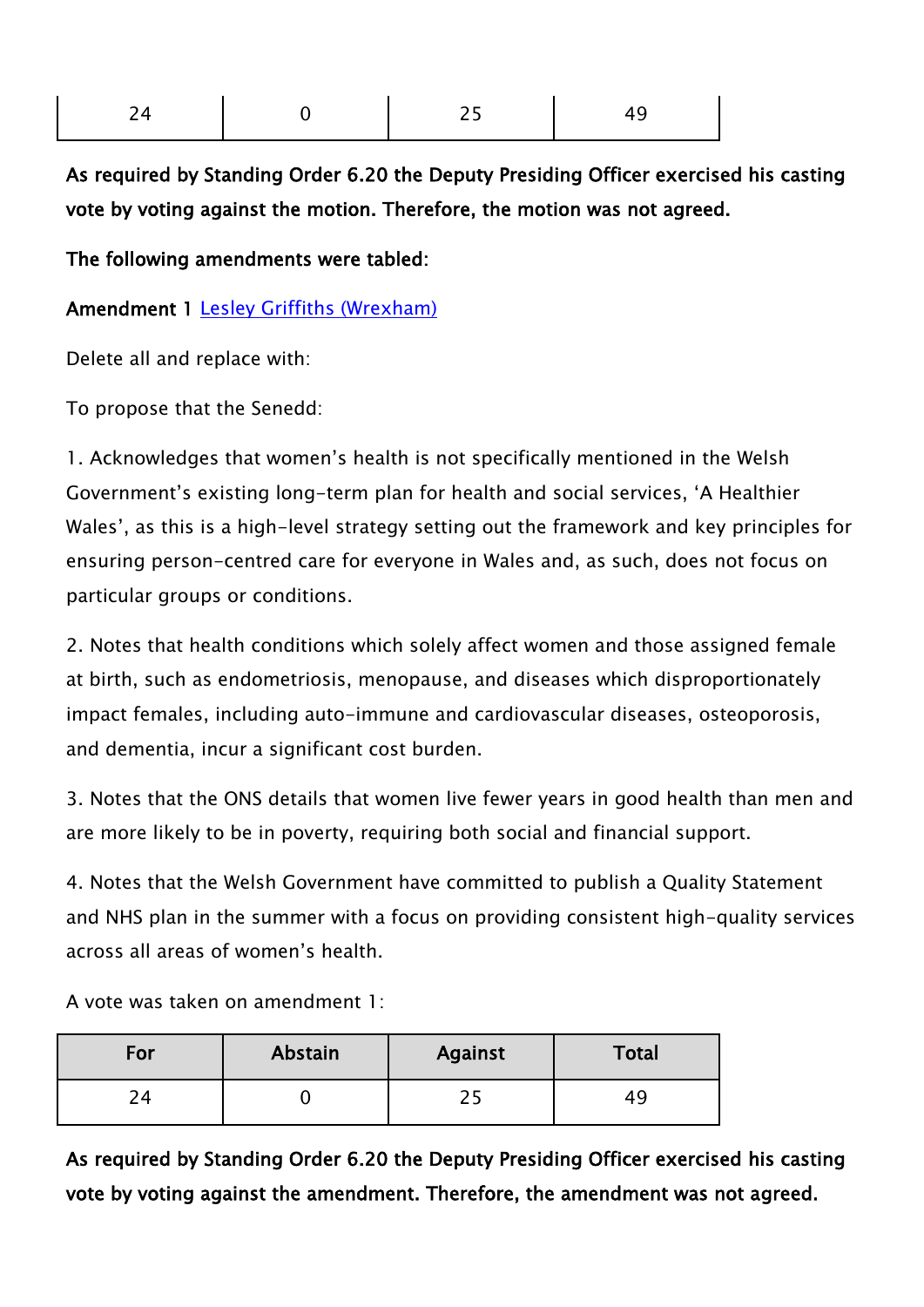As the Senedd did not agree the motion without amendment, and did not agree the amendment tabled to the motion, the motion was therefore not agreed.

## 7 Welsh Conservatives Debate - Child and adolescent mental health

The item started at 17.45

#### Voting on the motion and amendments under this item was deferred until Voting Time.

A vote was taken on the motion without amendment:

NDM8005 [Darren Millar \(Clwyd West\)](https://senedd.wales/people/171)

To propose that Senedd:

1. Notes the impact of the COVID-19 pandemic on the mental health of children and young people.

2. Regrets that child and adolescent mental health waiting times continue to be poor, with less than one in two under 18s receiving a local primary mental health support services assessment within 28 days of referral.

3. Expresses its concern about the number of section 136 detentions of children and young people under the age of 18.

4. Calls on the Welsh Government to:

a) conduct an urgent review into the viability of child and adolescent mental health services;

b) ensure a 24 hour crisis service is available for children and young people across Wales; and

c) consider the feasibility of opening an eating disorders unit in Wales.

| For           | Abstain | <b>Against</b> | Total |
|---------------|---------|----------------|-------|
| $\mathcal{D}$ |         |                | 44    |

As required by Standing Order 6.20 the Deputy Presiding Officer exercised his casting vote by voting against the motion. Therefore, the motion was not agreed.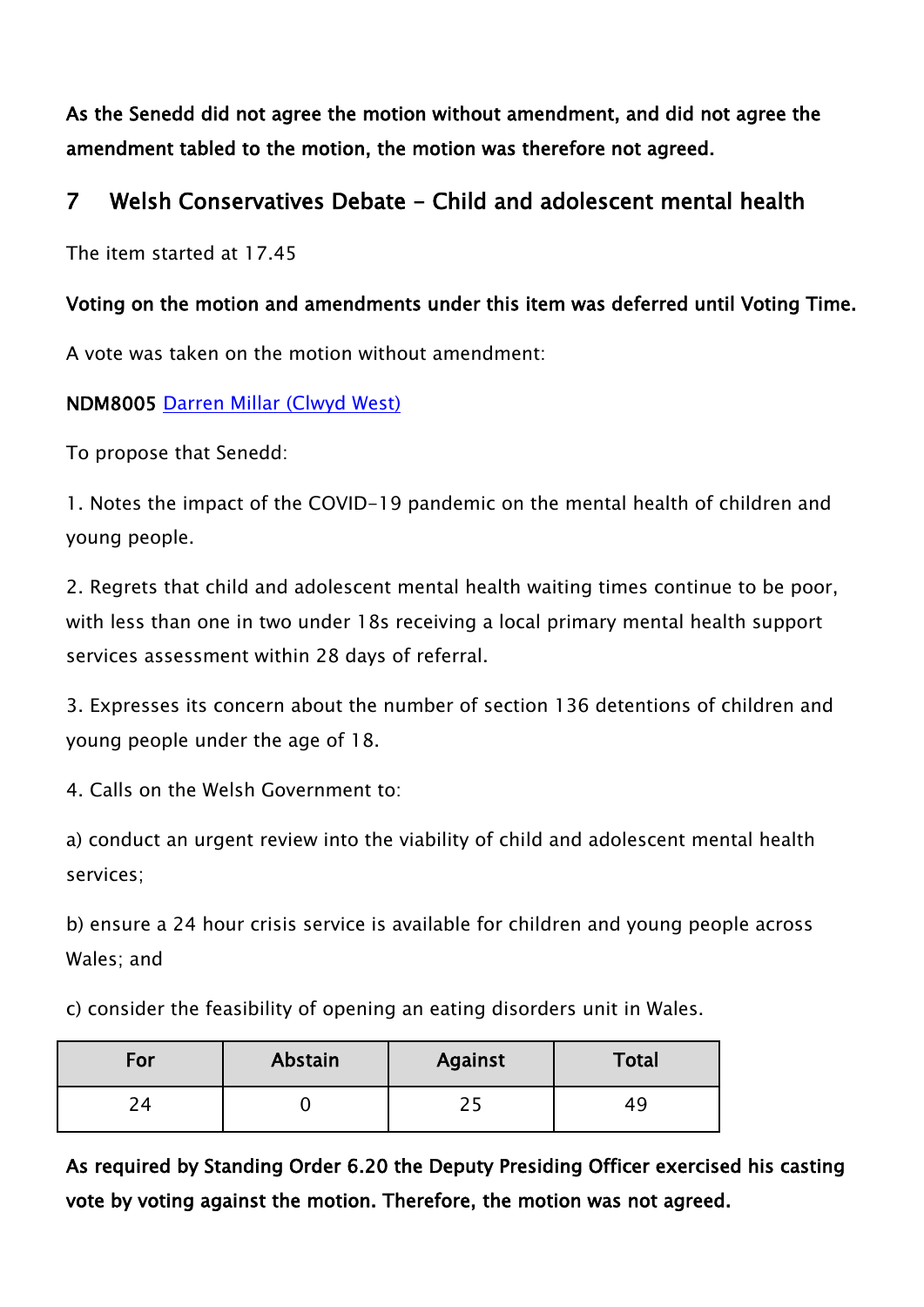#### The following amendments were tabled:

## Amendment 1 [Lesley Griffiths \(Wrexham\)](https://senedd.wales/people/154)

Delete all and replace with:

To propose that Senedd:

1. Notes the impact of the pandemic on the mental health and emotional wellbeing of children and young people.

2. Recognises the impact of the pandemic on waiting times for CAMHS.

3. Welcomes the Welsh Government's focus on supporting services to improve as they recover and continued work with partners to prevent escalation to crisis and provide an appropriate, multi-agency response.

4. Notes the NHS Delivery Unit's review of CAMHS services, commissioned by Welsh Government, due to report by the end 2022.

5. Welcomes the continued roll-out of 111, press 2 for mental health for adults and young people across Wales.

6. Notes the current Welsh Health Specialised Services Committee: Mental Health Specialised Service Strategy for Wales consultation with key stakeholders, which includes scoping the feasibility of an Eating Disorder Unit for Wales.

A vote was taken on amendment 1:

| For | Abstain | <b>Against</b> | Total |
|-----|---------|----------------|-------|
|     |         |                |       |

As required by Standing Order 6.20 the Deputy Presiding Officer exercised his casting vote by voting against the amendment. Therefore, the amendment was not agreed.

Amendment 2 [Sian Gwenllian \(Arfon\)](https://senedd.wales/people/4981)

Add as new point after point (2) and renumber accordingly: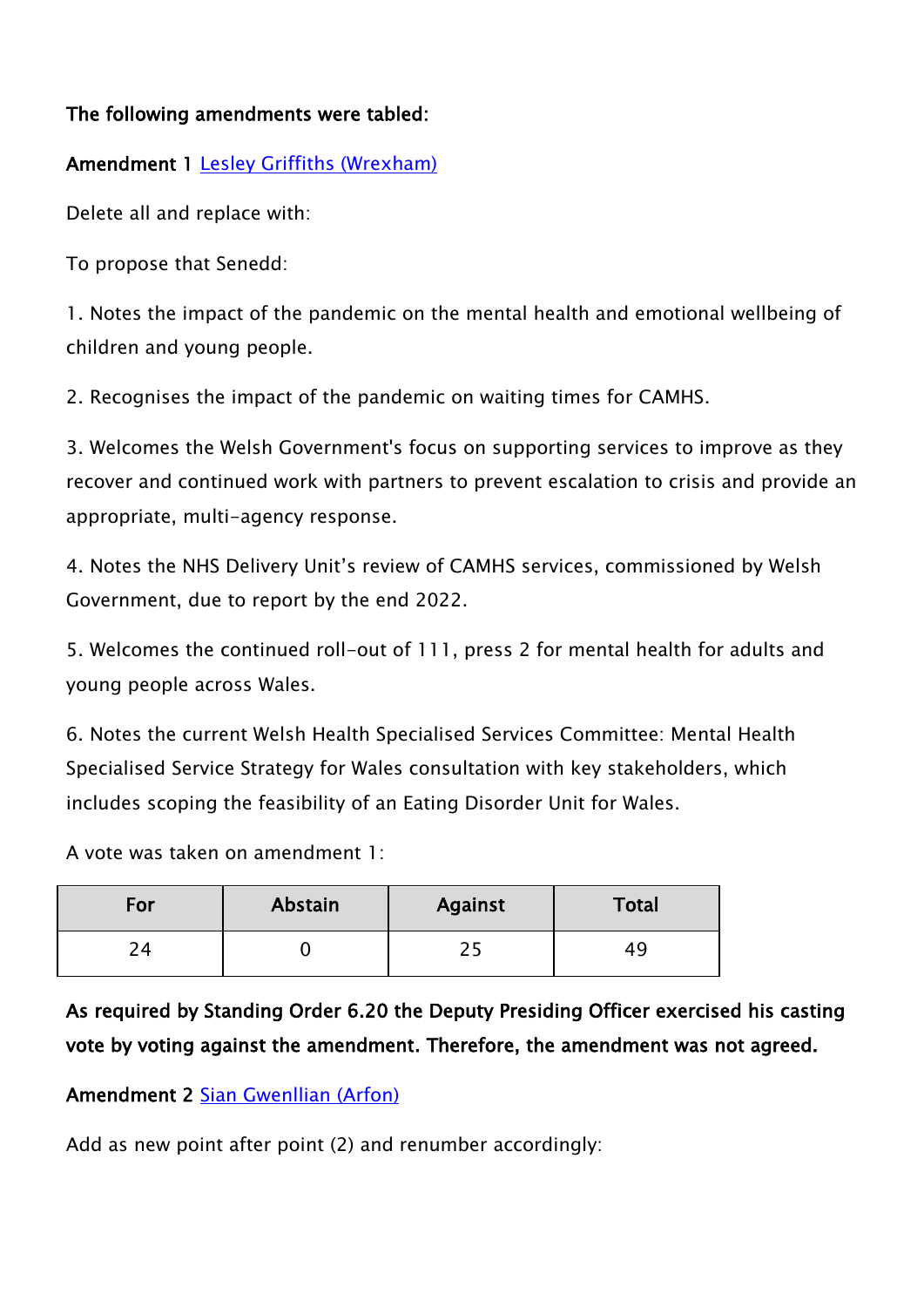Notes the planned pilot project to establish community-based facilities, for young people to easily access mental health and wellbeing support, in order to offer early intervention and avoid escalation, and urges the rollout of early intervention facilities to the whole of Wales.

A vote was taken on amendment 2:

| For            | Abstain | <b>Against</b> | <b>Total</b> |
|----------------|---------|----------------|--------------|
| 4 <sub>1</sub> |         |                | 48           |

#### Amendment 2 was agreed.

#### A vote was taken on the motion as amended:

#### NDM8005 [Darren Millar \(Clwyd West\)](https://senedd.wales/people/171)

To propose that Senedd:

1. Notes the impact of the COVID-19 pandemic on the mental health of children and young people.

2. Regrets that child and adolescent mental health waiting times continue to be poor, with less than one in two under 18s receiving a local primary mental health support services assessment within 28 days of referral.

3. Notes the planned pilot project to establish community-based facilities, for young people to easily access mental health and wellbeing support, in order to offer early intervention and avoid escalation, and urges the rollout of early intervention facilities to the whole of Wales.

4. Expresses its concern about the number of section 136 detentions of children and young people under the age of 18.

5. Calls on the Welsh Government to:

a) conduct an urgent review into the viability of child and adolescent mental health services;